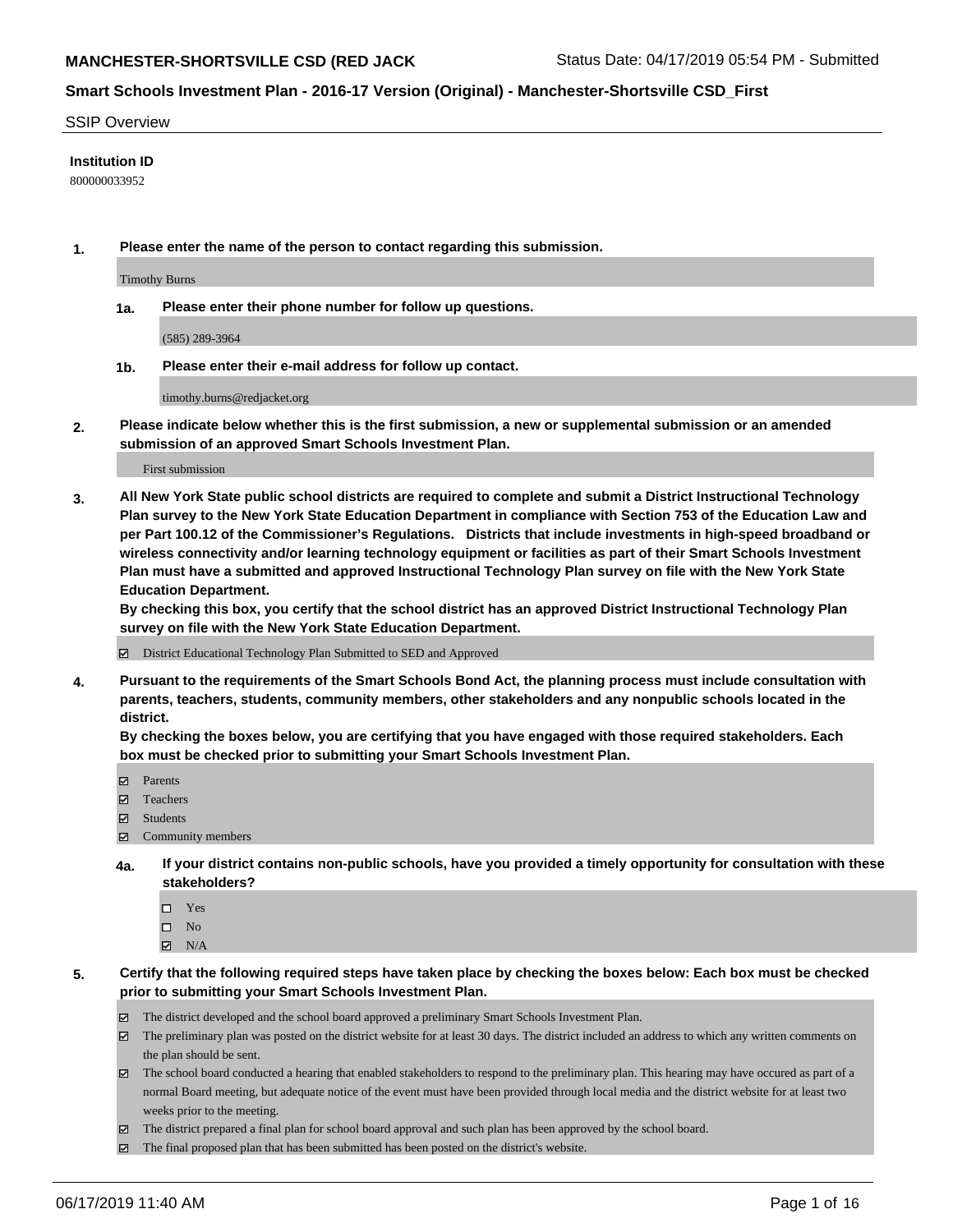## **MANCHESTER-SHORTSVILLE CSD (RED JACK Status Date: 04/17/2019 05:54 PM - Submitted**

# **Smart Schools Investment Plan - 2016-17 Version (Original) - Manchester-Shortsville CSD\_First**

SSIP Overview

**5a. Please upload the proposed Smart Schools Investment Plan (SSIP) that was posted on the district's website, along with any supporting materials. Note that this should be different than your recently submitted Educational Technology Survey. The Final SSIP, as approved by the School Board, should also be posted on the website and remain there during the course of the projects contained therein.**

Manchester-Shortsville Smart Bond Application #1.pdf

**5b. Enter the webpage address where the final Smart Schools Investment Plan is posted. The Plan should remain posted for the life of the included projects.**

https://www.redjacket.org/apps/pages/index.jsp?uREC\_ID=1045855&type=d&pREC\_ID=1344706

**6. Please enter an estimate of the total number of students and staff that will benefit from this Smart Schools Investment Plan based on the cumulative projects submitted to date.**

797

**7. An LEA/School District may partner with one or more other LEA/School Districts to form a consortium to pool Smart Schools Bond Act funds for a project that meets all other Smart School Bond Act requirements. Each school district participating in the consortium will need to file an approved Smart Schools Investment Plan for the project and submit a signed Memorandum of Understanding that sets forth the details of the consortium including the roles of each respective district.**

 $\Box$  The district plans to participate in a consortium to partner with other school district(s) to implement a Smart Schools project.

### **8. Please enter the name and 6-digit SED Code for each LEA/School District participating in the Consortium.**

| <b>Partner LEA/District</b> | <b>ISED BEDS Code</b> |
|-----------------------------|-----------------------|
| (No Response)               | (No Response)         |

#### **9. Please upload a signed Memorandum of Understanding with all of the participating Consortium partners.**

(No Response)

**10. Your district's Smart Schools Bond Act Allocation is:**

\$715,681

**11. Enter the budget sub-allocations by category that you are submitting for approval at this time. If you are not budgeting SSBA funds for a category, please enter 0 (zero.) If the value entered is \$0, you will not be required to complete that survey question.**

|                                       | Sub-<br>Allocations |
|---------------------------------------|---------------------|
| <b>School Connectivity</b>            | 149,575             |
| Connectivity Projects for Communities | $\overline{0}$      |
| <b>Classroom Technology</b>           | 0                   |
| Pre-Kindergarten Classrooms           | 0                   |
| Replace Transportable Classrooms      | $\Omega$            |
| High-Tech Security Features           | $\overline{0}$      |
| Totals:                               | 149,575             |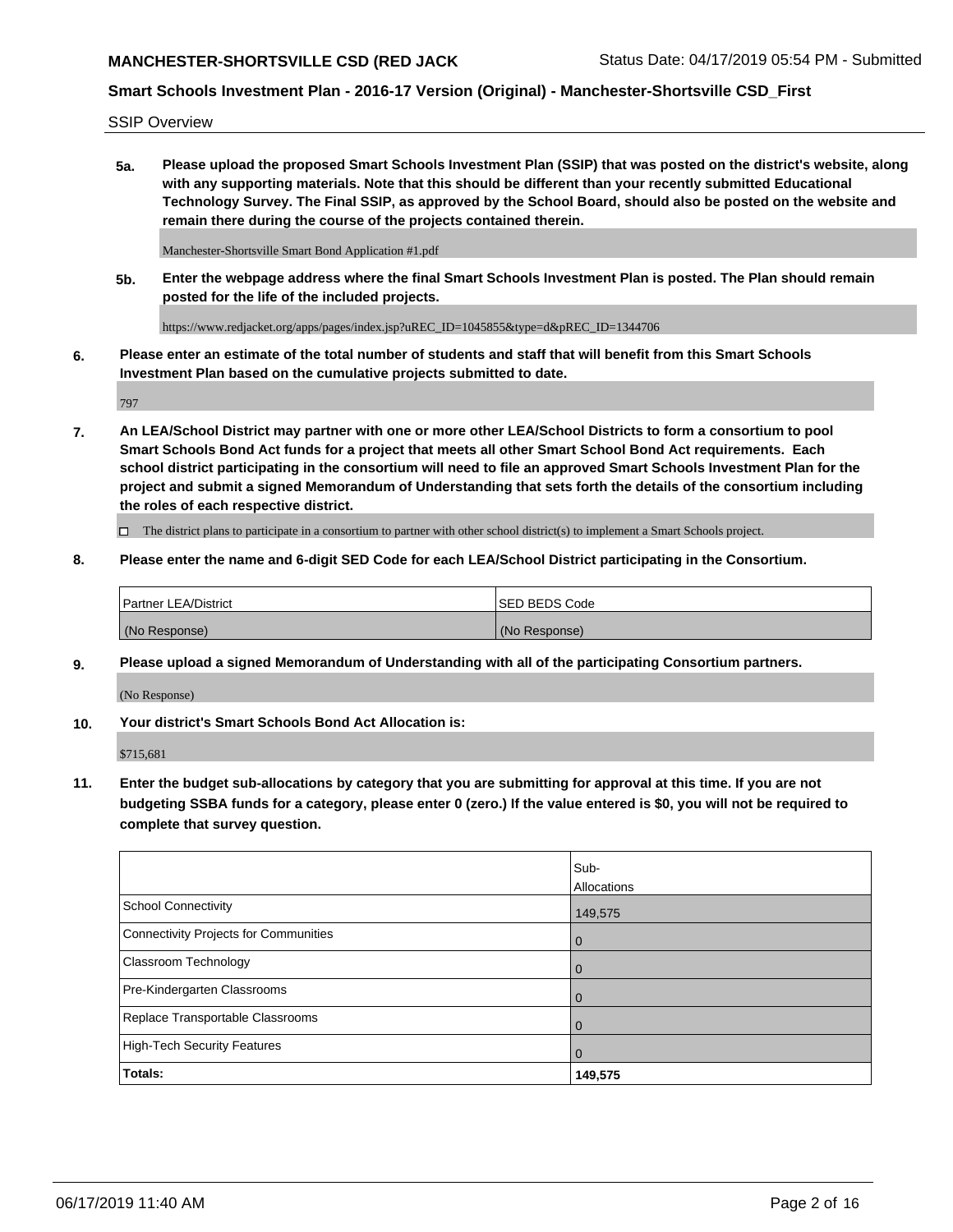School Connectivity

- **1. In order for students and faculty to receive the maximum benefit from the technology made available under the Smart Schools Bond Act, their school buildings must possess sufficient connectivity infrastructure to ensure that devices can be used during the school day. Smart Schools Investment Plans must demonstrate that:**
	- **• sufficient infrastructure that meets the Federal Communications Commission's 100 Mbps per 1,000 students standard currently exists in the buildings where new devices will be deployed, or**
	- **• is a planned use of a portion of Smart Schools Bond Act funds, or**
	- **• is under development through another funding source.**

**Smart Schools Bond Act funds used for technology infrastructure or classroom technology investments must increase the number of school buildings that meet or exceed the minimum speed standard of 100 Mbps per 1,000 students and staff within 12 months. This standard may be met on either a contracted 24/7 firm service or a "burstable" capability. If the standard is met under the burstable criteria, it must be:**

**1. Specifically codified in a service contract with a provider, and**

**2. Guaranteed to be available to all students and devices as needed, particularly during periods of high demand, such as computer-based testing (CBT) periods.**

### **Please describe how your district already meets or is planning to meet this standard within 12 months of plan submission.**

As a district, Manchester-Shortsville currently exceeds the federal standards of 100 Mbps per 1000 students. The district currently has 200 Mbps within the district for connectivity from the WAN and LAN.

- **1a. If a district believes that it will be impossible to meet this standard within 12 months, it may apply for a waiver of this requirement, as described on the Smart Schools website. The waiver must be filed and approved by SED prior to submitting this survey.**
	- $\Box$  By checking this box, you are certifying that the school district has an approved waiver of this requirement on file with the New York State Education Department.

### **2. Connectivity Speed Calculator (Required)**

|                         | l Number of<br><b>Students</b> | Multiply by<br>100 Kbps | Divide by 1000 Current Speed<br>to Convert to<br>Required<br>Speed in Mb | lin Mb | Expected<br>Speed to be<br>Attained Within Required<br>12 Months | <b>Expected Date</b><br><b>When</b><br>Speed Will be<br>Met |
|-------------------------|--------------------------------|-------------------------|--------------------------------------------------------------------------|--------|------------------------------------------------------------------|-------------------------------------------------------------|
| <b>Calculated Speed</b> | 799                            | 79.900                  | 79.9                                                                     | 200    | Met                                                              | Met                                                         |

### **3. Describe how you intend to use Smart Schools Bond Act funds for high-speed broadband and/or wireless connectivity projects in school buildings.**

The district intends to expand on overall structure of the Manchester-Shortsville School District to add density and capacity for continuous coverage for all student and staff devices to provide the highest level of access to resources to support rigorous learning. This work will be completed by adding additional switches and network access ports to our current platform to increase the overall number of wireless access points throughout the building for increased coverage especially in areas that are currently experiencing connectivity problems. The district intends to replace aging wireless access points and add additional wireless access points to all buildings where coverage is limited or slow at the current time. None of this work requires construction and wiring and cabling is not being extended or added to areas where it wasn't before.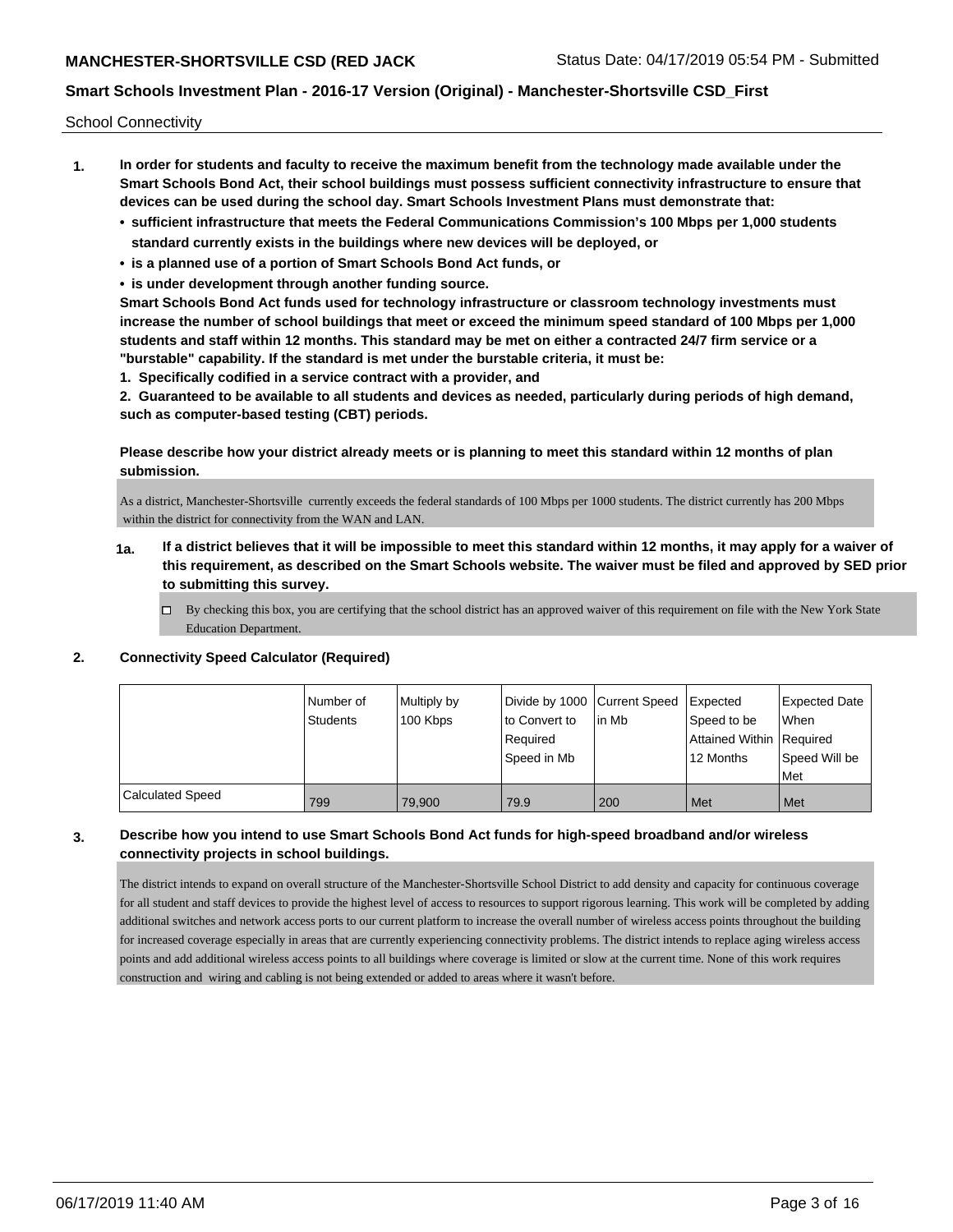School Connectivity

**4. Describe the linkage between the district's District Instructional Technology Plan and the proposed projects. (There should be a link between your response to this question and your response to Question 1 in Part E. Curriculum and Instruction "What are the district's plans to use digital connectivity and technology to improve teaching and learning?)**

Manchester-Shortsville CSD is looking to incorporate the practice of differentiating instruction helps teachers address rigorous standards while responding to the individual needs of students. Through the use of digital connectivity and technology, we want to provide our students and teachers the access to differentiated learning opportunities. We have increased the staffing with a tech integration coach and currently have the speed and capacity to support our 1:1 chrome book initiative K-12, but certain areas of the campus lack sufficient connectivity and speed. Through digital connectivity and technology, we want our teachers to focus on essential skills in each content area, be responsive to individual differences, incorporate assessment into instruction, and provide students with multiple opportunities to personalize and leverage their learning. Overall, we want teachers to determine the most appropriate time in instruction to incorporate technology and digital connectivity to leverage student learning.

**5. If the district wishes to have students and staff access the Internet from wireless devices within the school building, or in close proximity to it, it must first ensure that it has a robust Wi-Fi network in place that has sufficient bandwidth to meet user demand.**

**Please describe how you have quantified this demand and how you plan to meet this demand.**

The District has used the services available from the Wayne Finger Lakes BOCES to assure our speed and capacity exceed the minimal needs of the District and the experts for WFL BOCES have advised on on the equipment and services needed to enhance our digital learning environment.

**6. As indicated on Page 5 of the guidance, the Office of Facilities Planning will have to conduct a preliminary review of all capital projects, including connectivity projects.**

**Please indicate on a separate row each project number given to you by the Office of Facilities Planning.**

| <b>Project Number</b> |  |
|-----------------------|--|
| 43-11-01-04-0-007-BA1 |  |

**7. Certain high-tech security and connectivity infrastructure projects may be eligible for an expedited review process as determined by the Office of Facilities Planning.**

**Was your project deemed eligible for streamlined review?**

Yes

- **7a. Districts that choose the Streamlined Review Process will be required to certify that they have reviewed all installations with their licensed architect or engineer of record and provide that person's name and license number. The licensed professional must review the products and proposed method of installation prior to implementation and review the work during and after completion in order to affirm that the work was codecompliant, if requested.**
	- I certify that I have reviewed all installations with a licensed architect or engineer of record.
- **8. Include the name and license number of the architect or engineer of record.**

| Name            | License Number |
|-----------------|----------------|
| Gian-Paul Piane | 25315          |

**9. If you are submitting an allocation for School Connectivity complete this table.**

**Note that the calculated Total at the bottom of the table must equal the Total allocation for this category that you entered in the SSIP Overview overall budget.** 

|                      | Sub-       |
|----------------------|------------|
|                      | Allocation |
| Network/Access Costs |            |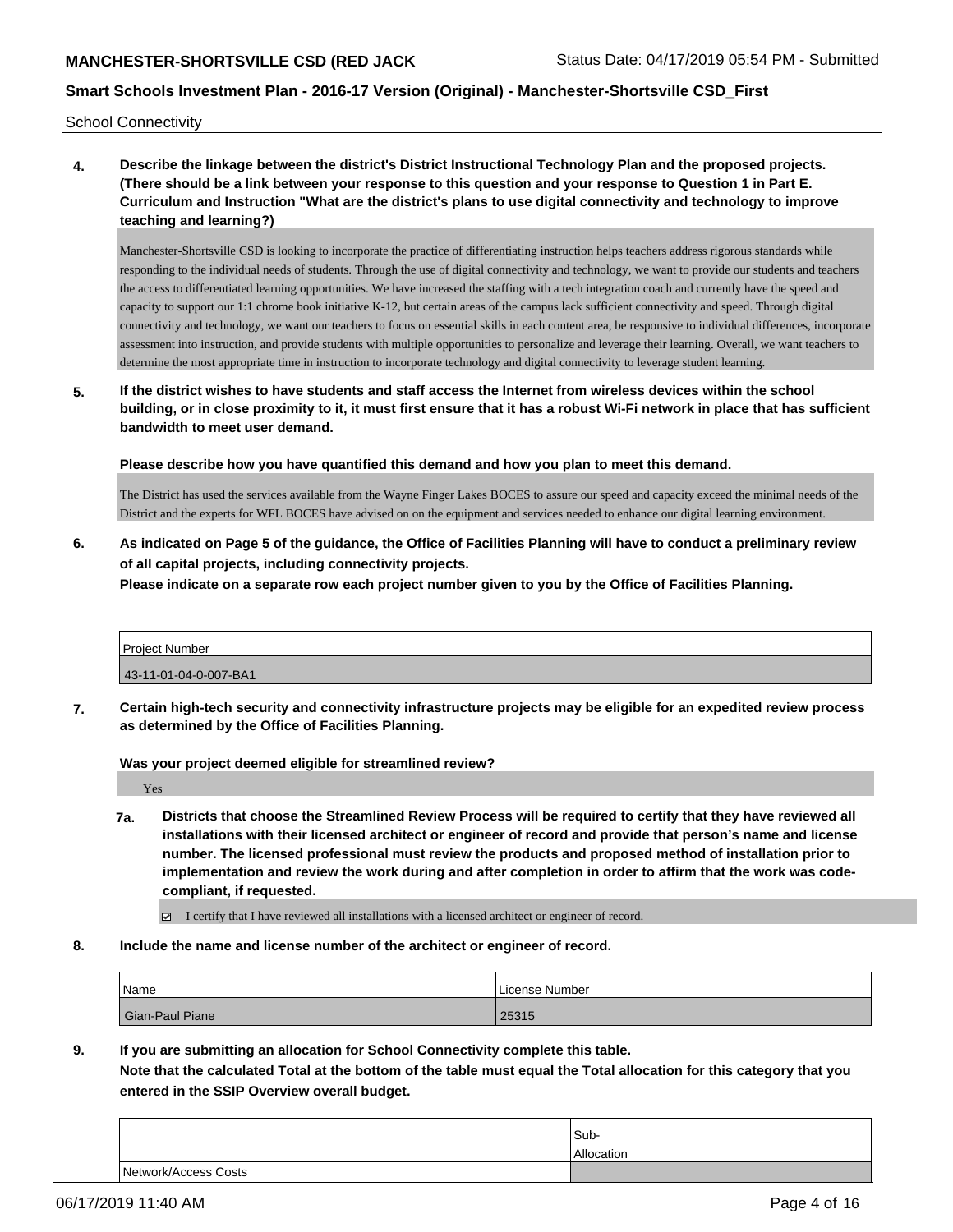School Connectivity

|                                            | Sub-<br>Allocation |
|--------------------------------------------|--------------------|
|                                            | 141,687            |
| <b>Outside Plant Costs</b>                 | (No Response)      |
| School Internal Connections and Components | 7,888              |
| <b>Professional Services</b>               | (No Response)      |
| Testing                                    | (No Response)      |
| <b>Other Upfront Costs</b>                 | (No Response)      |
| <b>Other Costs</b>                         | (No Response)      |
| Totals:                                    | 149,575            |

**10. Please detail the type, quantity, per unit cost and total cost of the eligible items under each sub-category. This is especially important for any expenditures listed under the "Other" category. All expenditures must be eligible for tax-exempt financing to be reimbursed through the SSBA. Sufficient detail must be provided so that we can verify this is the case. If you have any questions, please contact us directly through smartschools@nysed.gov. NOTE: Wireless Access Points should be included in this category, not under Classroom Educational Technology, except those that will be loaned/purchased for nonpublic schools.**

| Select the allowable expenditure<br>type.<br>Repeat to add another item under | Item to be purchased         | Quantity       | Cost per Item | <b>Total Cost</b> |
|-------------------------------------------------------------------------------|------------------------------|----------------|---------------|-------------------|
| each type.                                                                    |                              |                |               |                   |
| <b>Connections/Components</b>                                                 | Adapter                      | 1              | 511           | 511               |
| <b>Connections/Components</b>                                                 | Cable                        | 1              | 74            | 74                |
| <b>Network/Access Costs</b>                                                   | <b>Power Supply</b>          | $\overline{2}$ | 232           | 464               |
| <b>Network/Access Costs</b>                                                   | Controller                   |                | 263           | 263               |
| <b>Network/Access Costs</b>                                                   | Controller                   | 1              | 451           | 451               |
| <b>Connections/Components</b>                                                 | <b>Rail Kit</b>              | 1              | 75            | 75                |
| <b>Connections/Components</b>                                                 | <b>Install-Switch</b>        | 10             | 50            | 500               |
| <b>Connections/Components</b>                                                 | <b>Install-Access Points</b> | 96             | 50            | 4,800             |
| <b>Connections/Components</b>                                                 | <b>Install-Server</b>        | 1              | 1,928         | 1,928             |
| <b>Network/Access Costs</b>                                                   | <b>Power Suply</b>           | 16             | 566           | 9,056             |
| <b>Network/Access Costs</b>                                                   | Server                       | 1              | 1,975         | 1,975             |
| <b>Network/Access Costs</b>                                                   | Fio Kit                      | 1              | 1,519         | 1,519             |
| <b>Network/Access Costs</b>                                                   | Kit                          |                | 1,472         | 1,472             |
| <b>Network/Access Costs</b>                                                   | <b>Smart Kit</b>             | 16             | 466           | 7,456             |
| <b>Network/Access Costs</b>                                                   | Universal Media Bay          | 1              | 97            | 97                |
| <b>Network/Access Costs</b>                                                   | FC HBA                       | $\overline{2}$ | 1,265         | 2,530             |
| <b>Network/Access Costs</b>                                                   | Gen 9 Kit                    | 1              | 96            | 96                |
| <b>Network/Access Costs</b>                                                   | Storage                      |                | 365           | 365               |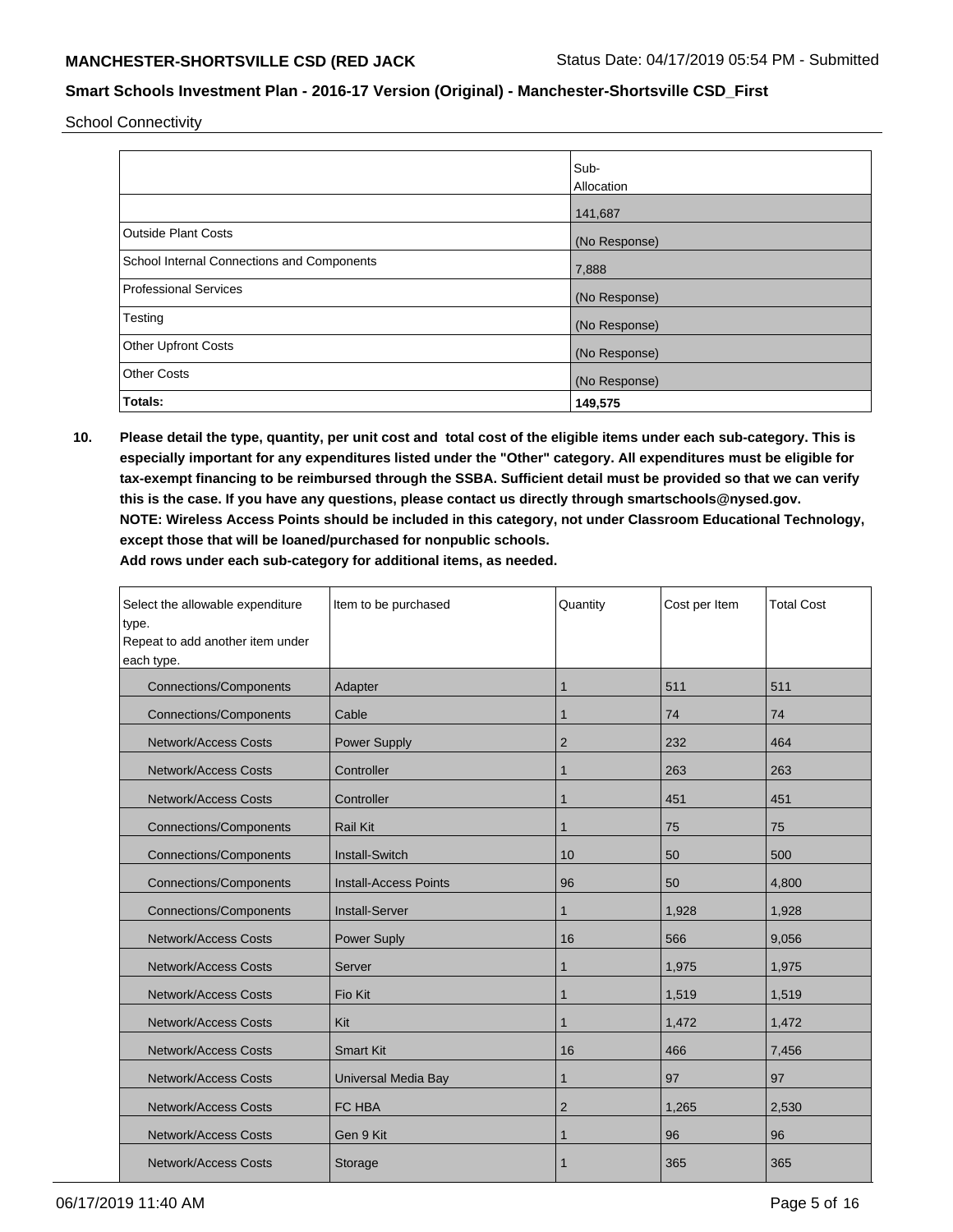School Connectivity

| Select the allowable expenditure<br>type.<br>Repeat to add another item under<br>each type. | Item to be purchased | Quantity | Cost per Item | <b>Total Cost</b> |
|---------------------------------------------------------------------------------------------|----------------------|----------|---------------|-------------------|
| Network/Access Costs                                                                        | Switch               | 8        | 3,250         | 26,000            |
| Network/Access Costs                                                                        | Transcevier          | 8        | 851           | 6,808             |
| Network/Access Costs                                                                        | Module               | 8        | 862           | 6,896             |
| <b>Network/Access Costs</b>                                                                 | <b>Access Points</b> | 96       | 793           | 76,128            |
| Network/Access Costs                                                                        | <b>RSR Kit</b>       |          | 111           | 111               |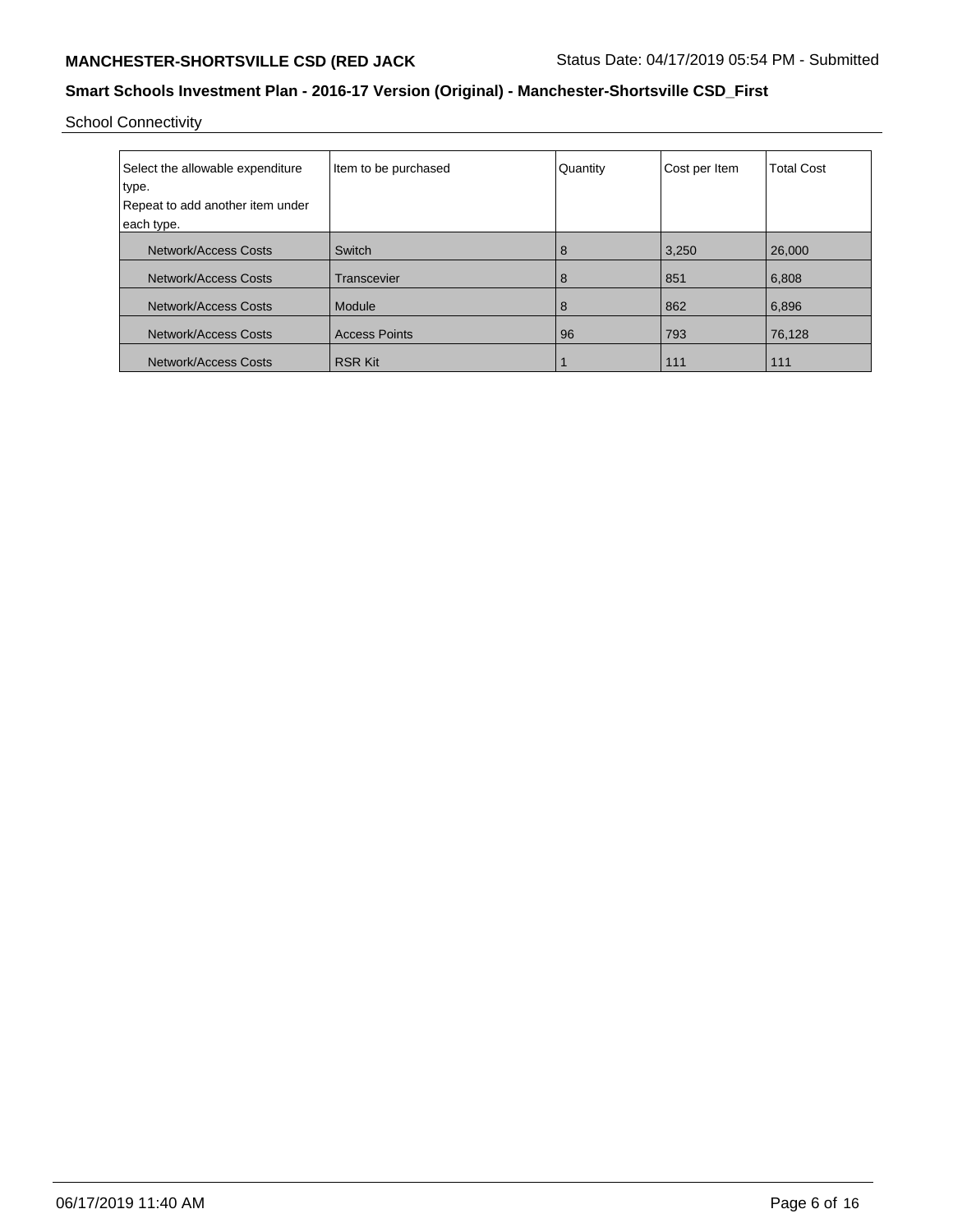Community Connectivity (Broadband and Wireless)

**1. Describe how you intend to use Smart Schools Bond Act funds for high-speed broadband and/or wireless connectivity projects in the community.**

(No Response)

**2. Please describe how the proposed project(s) will promote student achievement and increase student and/or staff access to the Internet in a manner that enhances student learning and/or instruction outside of the school day and/or school building.**

(No Response)

**3. Community connectivity projects must comply with all the necessary local building codes and regulations (building and related permits are not required prior to plan submission).**

 $\Box$  I certify that we will comply with all the necessary local building codes and regulations.

**4. Please describe the physical location of the proposed investment.**

(No Response)

**5. Please provide the initial list of partners participating in the Community Connectivity Broadband Project, along with their Federal Tax Identification (Employer Identification) number.**

| <b>Project Partners</b> | l Federal ID # |
|-------------------------|----------------|
| (No Response)           | (No Response)  |

**6. If you are submitting an allocation for Community Connectivity, complete this table.**

**Note that the calculated Total at the bottom of the table must equal the Total allocation for this category that you entered in the SSIP Overview overall budget.**

|                                    | Sub-Allocation |
|------------------------------------|----------------|
| Network/Access Costs               | (No Response)  |
| Outside Plant Costs                | (No Response)  |
| <b>Tower Costs</b>                 | (No Response)  |
| <b>Customer Premises Equipment</b> | (No Response)  |
| Professional Services              | (No Response)  |
| Testing                            | (No Response)  |
| <b>Other Upfront Costs</b>         | (No Response)  |
| <b>Other Costs</b>                 | (No Response)  |
| Totals:                            | 0              |

**7. Please detail the type, quantity, per unit cost and total cost of the eligible items under each sub-category. This is especially important for any expenditures listed under the "Other" category. All expenditures must be capital-bond eligible to be reimbursed through the SSBA. If you have any questions, please contact us directly through smartschools@nysed.gov.**

| Select the allowable expenditure | Item to be purchased | l Quantitv    | Cost per Item | <b>Total Cost</b> |
|----------------------------------|----------------------|---------------|---------------|-------------------|
| type.                            |                      |               |               |                   |
| Repeat to add another item under |                      |               |               |                   |
| each type.                       |                      |               |               |                   |
| (No Response)                    | (No Response)        | (No Response) | (No Response) | (No Response)     |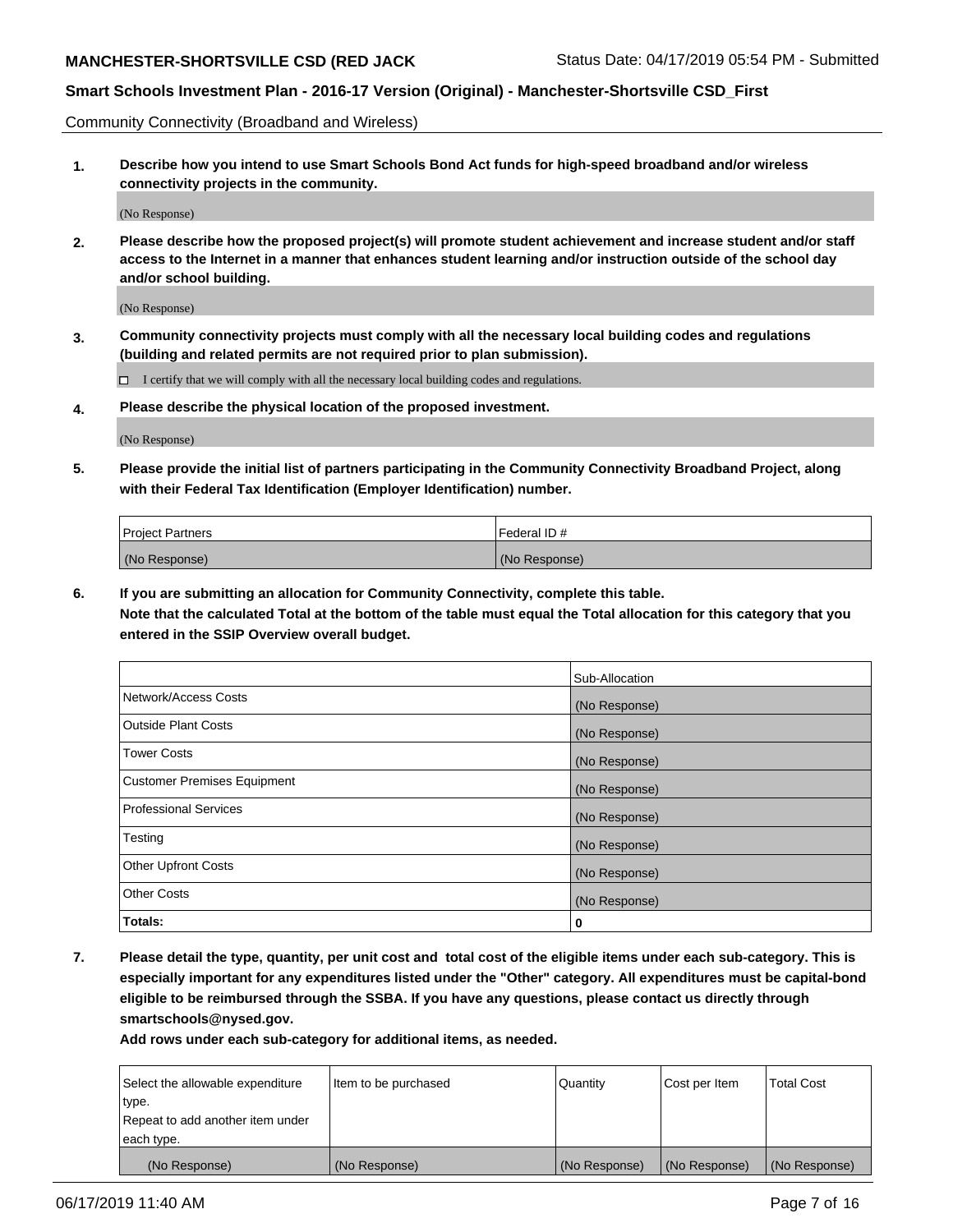### Classroom Learning Technology

**1. In order for students and faculty to receive the maximum benefit from the technology made available under the Smart Schools Bond Act, their school buildings must possess sufficient connectivity infrastructure to ensure that devices can be used during the school day. Smart Schools Investment Plans must demonstrate that sufficient infrastructure that meets the Federal Communications Commission's 100 Mbps per 1,000 students standard currently exists in the buildings where new devices will be deployed, or is a planned use of a portion of Smart Schools Bond Act funds, or is under development through another funding source. Smart Schools Bond Act funds used for technology infrastructure or classroom technology investments must increase the number of school buildings that meet or exceed the minimum speed standard of 100 Mbps per 1,000 students and staff within 12 months. This standard may be met on either a contracted 24/7 firm service or a**

- **"burstable" capability. If the standard is met under the burstable criteria, it must be:**
- **1. Specifically codified in a service contract with a provider, and**

**2. Guaranteed to be available to all students and devices as needed, particularly during periods of high demand, such as computer-based testing (CBT) periods.**

**Please describe how your district already meets or is planning to meet this standard within 12 months of plan submission.**

(No Response)

- **1a. If a district believes that it will be impossible to meet this standard within 12 months, it may apply for a waiver of this requirement, as described on the Smart Schools website. The waiver must be filed and approved by SED prior to submitting this survey.**
	- By checking this box, you are certifying that the school district has an approved waiver of this requirement on file with the New York State Education Department.

### **2. Connectivity Speed Calculator (Required)**

|                         | l Number of<br>Students | Multiply by<br>100 Kbps | to Convert to<br>Required<br>Speed in Mb | Divide by 1000 Current Speed Expected<br>lin Mb | Speed to be<br>Attained Within Required<br>12 Months | Expected Date<br>When<br>Speed Will be<br>Met |
|-------------------------|-------------------------|-------------------------|------------------------------------------|-------------------------------------------------|------------------------------------------------------|-----------------------------------------------|
| <b>Calculated Speed</b> | (No<br>Response)        | (No Response)           | (No<br>Response)                         | (No<br>Response)                                | (No<br>Response)                                     | (No<br>Response)                              |

**3. If the district wishes to have students and staff access the Internet from wireless devices within the school building, or in close proximity to it, it must first ensure that it has a robust Wi-Fi network in place that has sufficient bandwidth to meet user demand.**

**Please describe how you have quantified this demand and how you plan to meet this demand.**

(No Response)

**4. All New York State public school districts are required to complete and submit an Instructional Technology Plan survey to the New York State Education Department in compliance with Section 753 of the Education Law and per Part 100.12 of the Commissioner's Regulations.**

**Districts that include educational technology purchases as part of their Smart Schools Investment Plan must have a submitted and approved Instructional Technology Plan survey on file with the New York State Education Department.**

- $\Box$  By checking this box, you are certifying that the school district has an approved Instructional Technology Plan survey on file with the New York State Education Department.
- **5. Describe the devices you intend to purchase and their compatibility with existing or planned platforms or systems. Specifically address the adequacy of each facility's electrical, HVAC and other infrastructure necessary to install and support the operation of the planned technology.**

(No Response)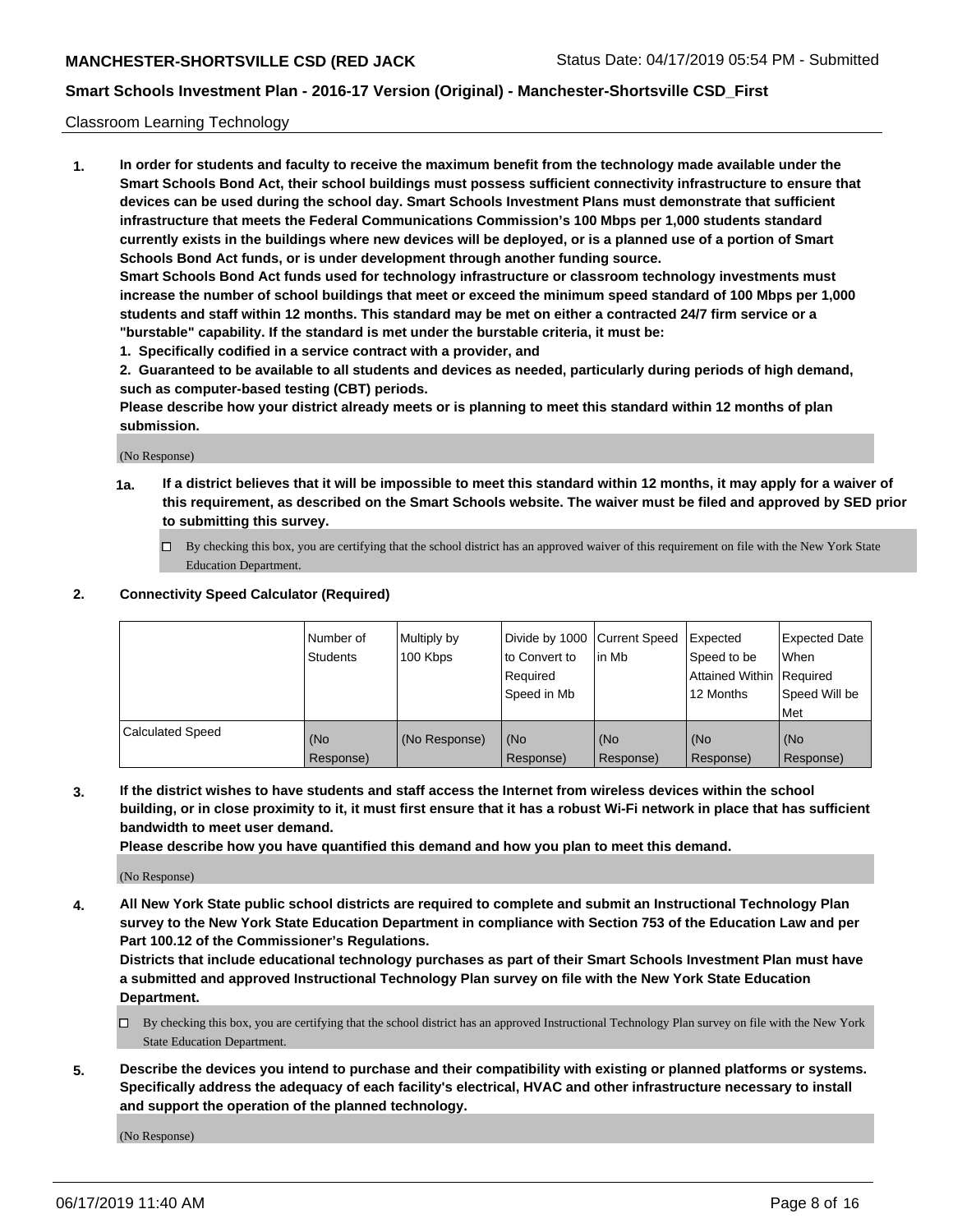#### Classroom Learning Technology

- **6. Describe how the proposed technology purchases will:**
	- **> enhance differentiated instruction;**
	- **> expand student learning inside and outside the classroom;**
	- **> benefit students with disabilities and English language learners; and**
	- **> contribute to the reduction of other learning gaps that have been identified within the district.**

**The expectation is that districts will place a priority on addressing the needs of students who struggle to succeed in a rigorous curriculum. Responses in this section should specifically address this concern and align with the district's Instructional Technology Plan (in particular Question 2 of E. Curriculum and Instruction: "Does the district's instructional technology plan address the needs of students with disabilities to ensure equitable access to instruction, materials and assessments?" and Question 3 of the same section: "Does the district's instructional technology plan address the provision of assistive technology specifically for students with disabilities to ensure access to and participation in the general curriculum?"**

(No Response)

**7. Where appropriate, describe how the proposed technology purchases will enhance ongoing communication with parents and other stakeholders and help the district facilitate technology-based regional partnerships, including distance learning and other efforts.**

(No Response)

**8. Describe the district's plan to provide professional development to ensure that administrators, teachers and staff can employ the technology purchased to enhance instruction successfully.**

**Note: This response should be aligned and expanded upon in accordance with your district's response to Question 1 of F. Professional Development of your Instructional Technology Plan: "Please provide a summary of professional development offered to teachers and staff, for the time period covered by this plan, to support technology to enhance teaching and learning. Please include topics, audience and method of delivery within your summary."**

(No Response)

- **9. Districts must contact the SUNY/CUNY teacher preparation program that supplies the largest number of the district's new teachers to request advice on innovative uses and best practices at the intersection of pedagogy and educational technology.**
	- By checking this box, you certify that you have contacted the SUNY/CUNY teacher preparation program that supplies the largest number of your new teachers to request advice on these issues.
	- **9a. Please enter the name of the SUNY or CUNY Institution that you contacted.**

(No Response)

**9b. Enter the primary Institution phone number.**

(No Response)

**9c. Enter the name of the contact person with whom you consulted and/or will be collaborating with on innovative uses of technology and best practices.**

(No Response)

**10. A district whose Smart Schools Investment Plan proposes the purchase of technology devices and other hardware must account for nonpublic schools in the district.**

**Are there nonpublic schools within your school district?**

Yes

 $\square$  No

**11. Nonpublic Classroom Technology Loan Calculator**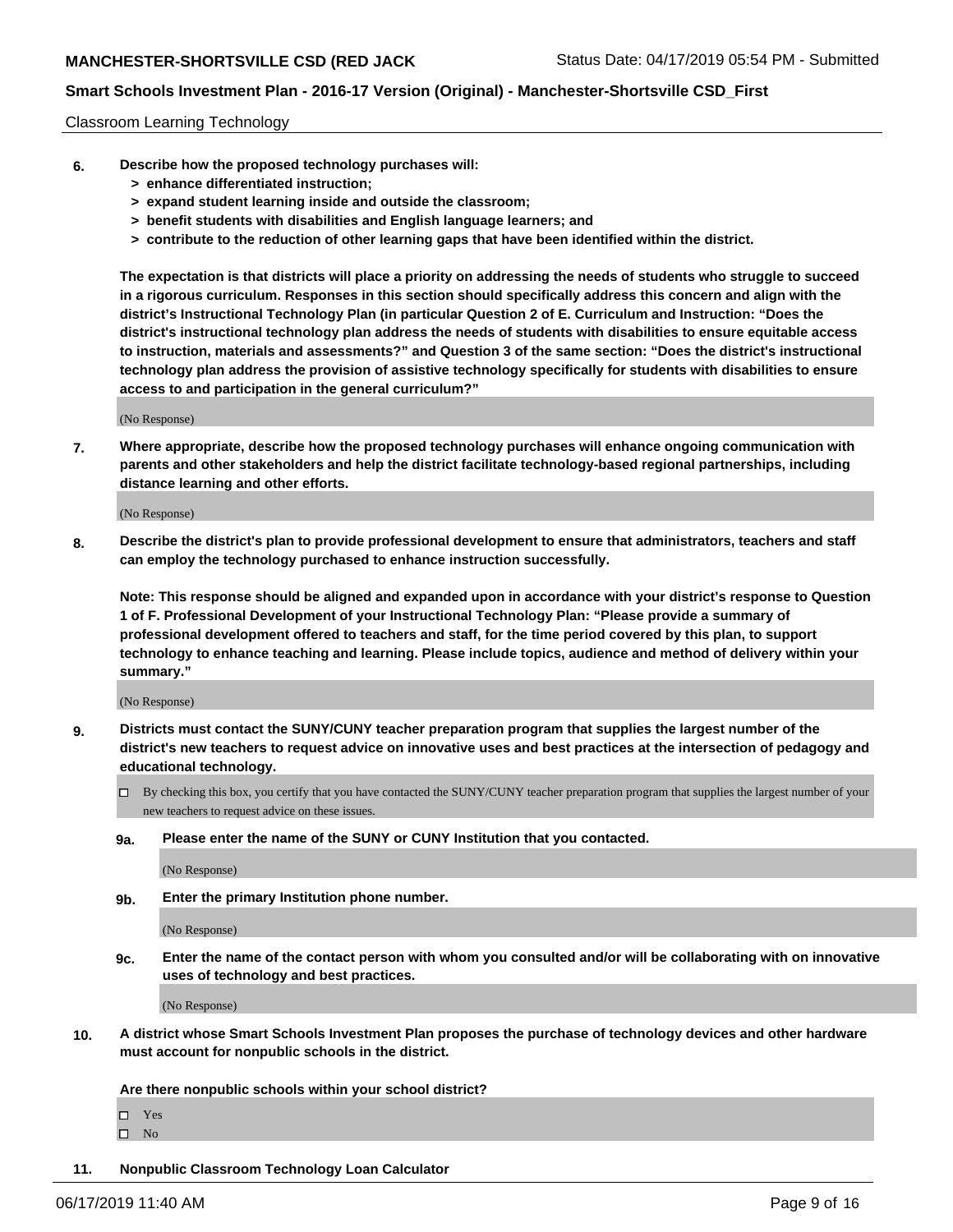#### Classroom Learning Technology

**The Smart Schools Bond Act provides that any Classroom Learning Technology purchases made using Smart Schools funds shall be lent, upon request, to nonpublic schools in the district. However, no school district shall be required to loan technology in amounts greater than the total obtained and spent on technology pursuant to the Smart Schools Bond Act and the value of such loan may not exceed the total of \$250 multiplied by the nonpublic school enrollment in the base year at the time of enactment. See:**

**http://www.p12.nysed.gov/mgtserv/smart\_schools/docs/Smart\_Schools\_Bond\_Act\_Guidance\_04.27.15\_Final.pdf.**

|                                       | 1. Classroom<br>Technology<br>Sub-allocation | l 2. Public<br>Enrollment<br>$(2014-15)$ | 3. Nonpublic<br>l Enrollment<br>$(2014-15)$ | l 4. Sum of<br>Public and<br>l Nonpublic<br>Enrollment                                        | 15. Total Per<br>Pupil Sub-<br>allocation | l 6. Total<br>Nonpublic Loan<br>Amount |
|---------------------------------------|----------------------------------------------|------------------------------------------|---------------------------------------------|-----------------------------------------------------------------------------------------------|-------------------------------------------|----------------------------------------|
| Calculated Nonpublic Loan<br>l Amount |                                              |                                          |                                             | (No Response)   (No Response)   (No Response)   (No Response)   (No Response)   (No Response) |                                           |                                        |

**12. To ensure the sustainability of technology purchases made with Smart Schools funds, districts must demonstrate a long-term plan to maintain and replace technology purchases supported by Smart Schools Bond Act funds. This sustainability plan shall demonstrate a district's capacity to support recurring costs of use that are ineligible for Smart Schools Bond Act funding such as device maintenance, technical support, Internet and wireless fees, maintenance of hotspots, staff professional development, building maintenance and the replacement of incidental items. Further, such a sustainability plan shall include a long-term plan for the replacement of purchased devices and equipment at the end of their useful life with other funding sources.**

 $\Box$  By checking this box, you certify that the district has a sustainability plan as described above.

**13. Districts must ensure that devices purchased with Smart Schools Bond funds will be distributed, prepared for use, maintained and supported appropriately. Districts must maintain detailed device inventories in accordance with generally accepted accounting principles.**

By checking this box, you certify that the district has a distribution and inventory management plan and system in place.

**14. If you are submitting an allocation for Classroom Learning Technology complete this table. Note that the calculated Total at the bottom of the table must equal the Total allocation for this category that you entered in the SSIP Overview overall budget.**

|                          | Sub-Allocation |
|--------------------------|----------------|
| Interactive Whiteboards  | (No Response)  |
| Computer Servers         | (No Response)  |
| <b>Desktop Computers</b> | (No Response)  |
| Laptop Computers         | (No Response)  |
| <b>Tablet Computers</b>  | (No Response)  |
| <b>Other Costs</b>       | (No Response)  |
| <b>Totals:</b>           | 0              |

**15. Please detail the type, quantity, per unit cost and total cost of the eligible items under each sub-category. This is especially important for any expenditures listed under the "Other" category. All expenditures must be capital-bond eligible to be reimbursed through the SSBA. If you have any questions, please contact us directly through smartschools@nysed.gov.**

**Please specify in the "Item to be Purchased" field which specific expenditures and items are planned to meet the district's nonpublic loan requirement, if applicable.**

**NOTE: Wireless Access Points that will be loaned/purchased for nonpublic schools should ONLY be included in this category, not under School Connectivity, where public school districts would list them.**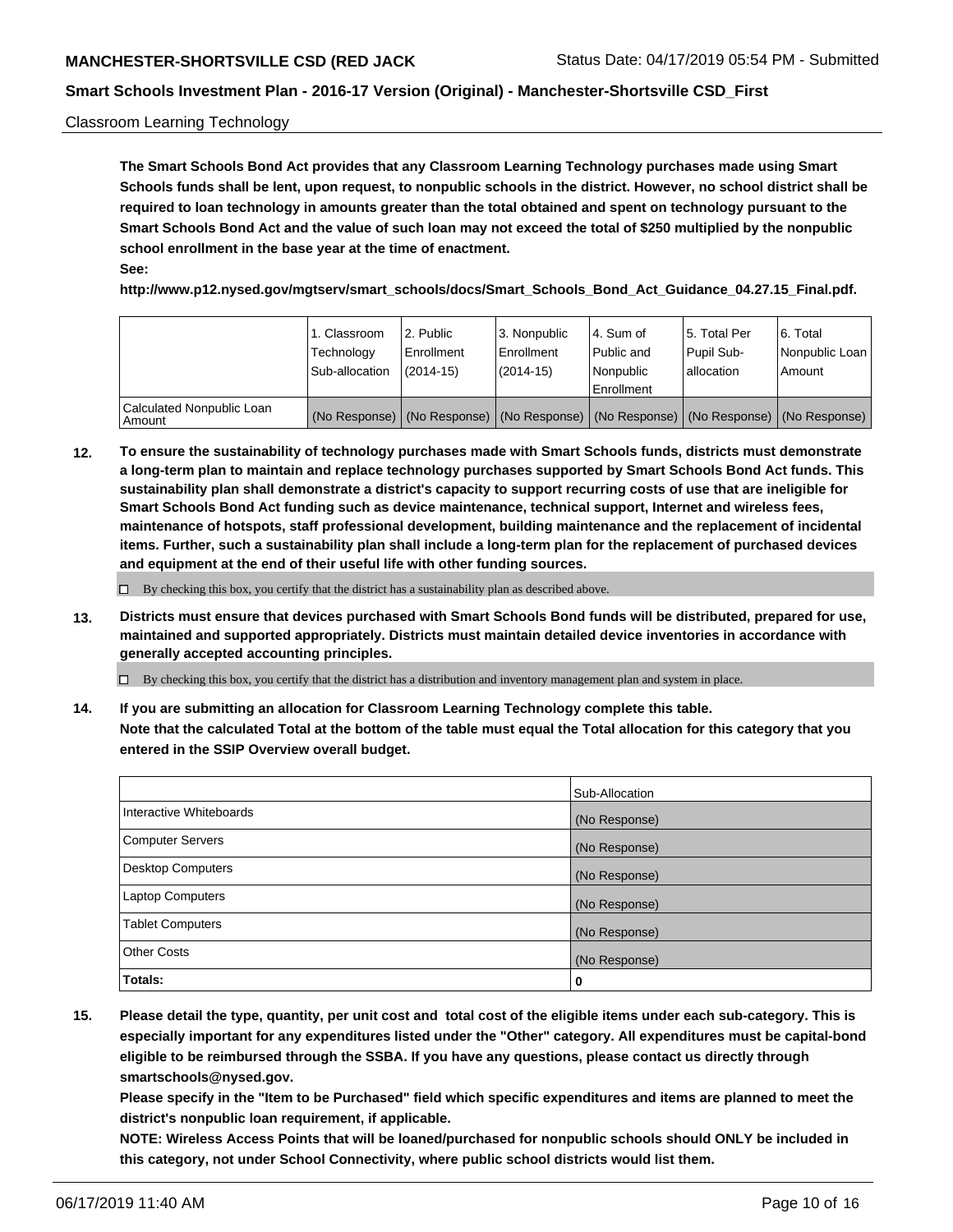# **MANCHESTER-SHORTSVILLE CSD (RED JACK** Status Date: 04/17/2019 05:54 PM - Submitted

# **Smart Schools Investment Plan - 2016-17 Version (Original) - Manchester-Shortsville CSD\_First**

Classroom Learning Technology

| Select the allowable expenditure | Iltem to be Purchased | Quantity      | Cost per Item | <b>Total Cost</b> |
|----------------------------------|-----------------------|---------------|---------------|-------------------|
| type.                            |                       |               |               |                   |
| Repeat to add another item under |                       |               |               |                   |
| each type.                       |                       |               |               |                   |
| (No Response)                    | (No Response)         | (No Response) | (No Response) | (No Response)     |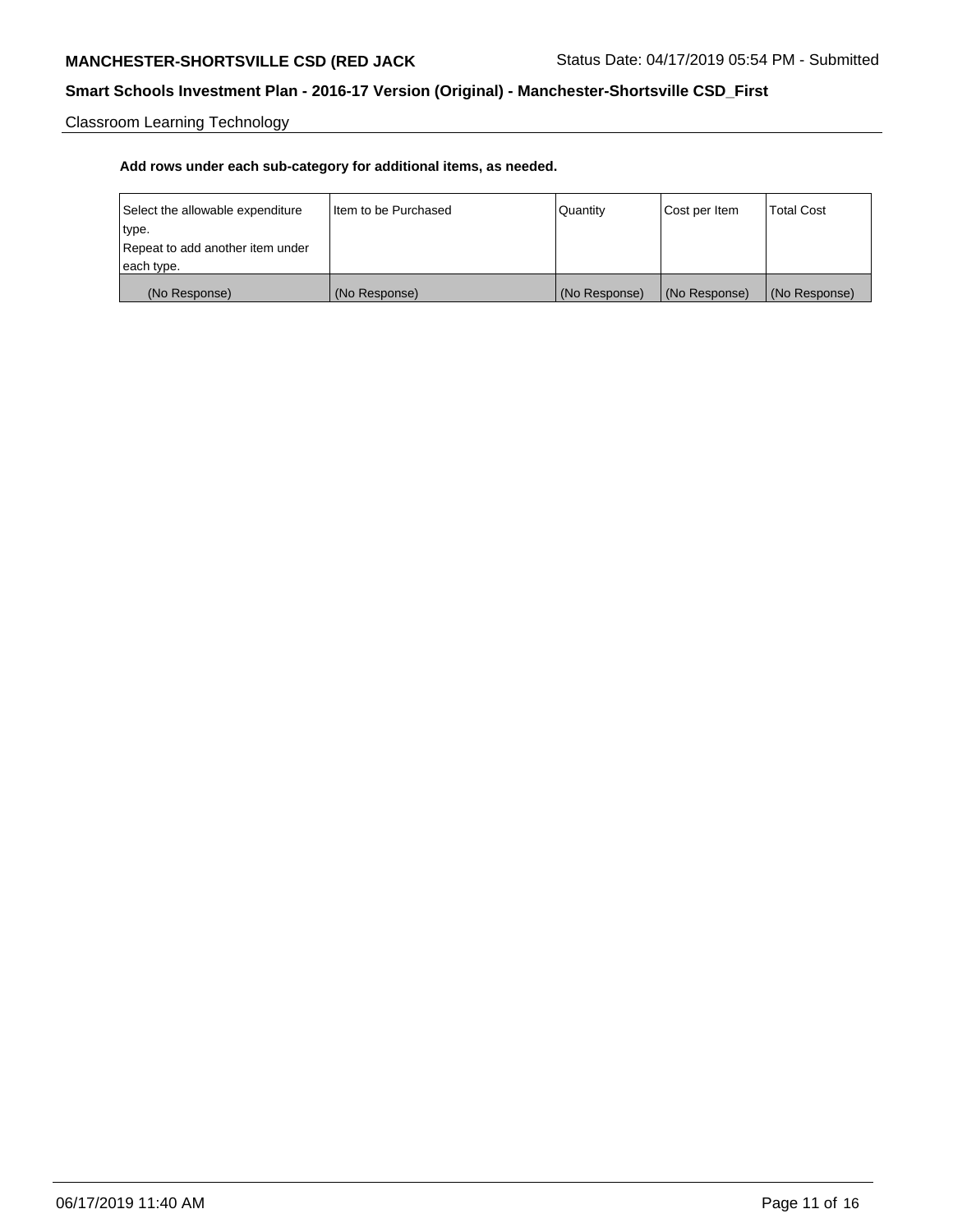#### Pre-Kindergarten Classrooms

**1. Provide information regarding how and where the district is currently serving pre-kindergarten students and justify the need for additional space with enrollment projections over 3 years.**

(No Response)

- **2. Describe the district's plan to construct, enhance or modernize education facilities to accommodate prekindergarten programs. Such plans must include:**
	- **Specific descriptions of what the district intends to do to each space;**
	- **An affirmation that pre-kindergarten classrooms will contain a minimum of 900 square feet per classroom;**
	- **The number of classrooms involved;**
	- **The approximate construction costs per classroom; and**
	- **Confirmation that the space is district-owned or has a long-term lease that exceeds the probable useful life of the improvements.**

(No Response)

**3. Smart Schools Bond Act funds may only be used for capital construction costs. Describe the type and amount of additional funds that will be required to support ineligible ongoing costs (e.g. instruction, supplies) associated with any additional pre-kindergarten classrooms that the district plans to add.**

(No Response)

**4. All plans and specifications for the erection, repair, enlargement or remodeling of school buildings in any public school district in the State must be reviewed and approved by the Commissioner. Districts that plan capital projects using their Smart Schools Bond Act funds will undergo a Preliminary Review Process by the Office of Facilities Planning.**

**Please indicate on a separate row each project number given to you by the Office of Facilities Planning.**

| Project Number |  |
|----------------|--|
| (No Response)  |  |
|                |  |

**5. If you have made an allocation for Pre-Kindergarten Classrooms, complete this table.**

**Note that the calculated Total at the bottom of the table must equal the Total allocation for this category that you entered in the SSIP Overview overall budget.**

|                                          | Sub-Allocation |
|------------------------------------------|----------------|
| Construct Pre-K Classrooms               | (No Response)  |
| Enhance/Modernize Educational Facilities | (No Response)  |
| <b>Other Costs</b>                       | (No Response)  |
| Totals:                                  | 0              |

**6. Please detail the type, quantity, per unit cost and total cost of the eligible items under each sub-category. This is especially important for any expenditures listed under the "Other" category. All expenditures must be capital-bond eligible to be reimbursed through the SSBA. If you have any questions, please contact us directly through smartschools@nysed.gov.**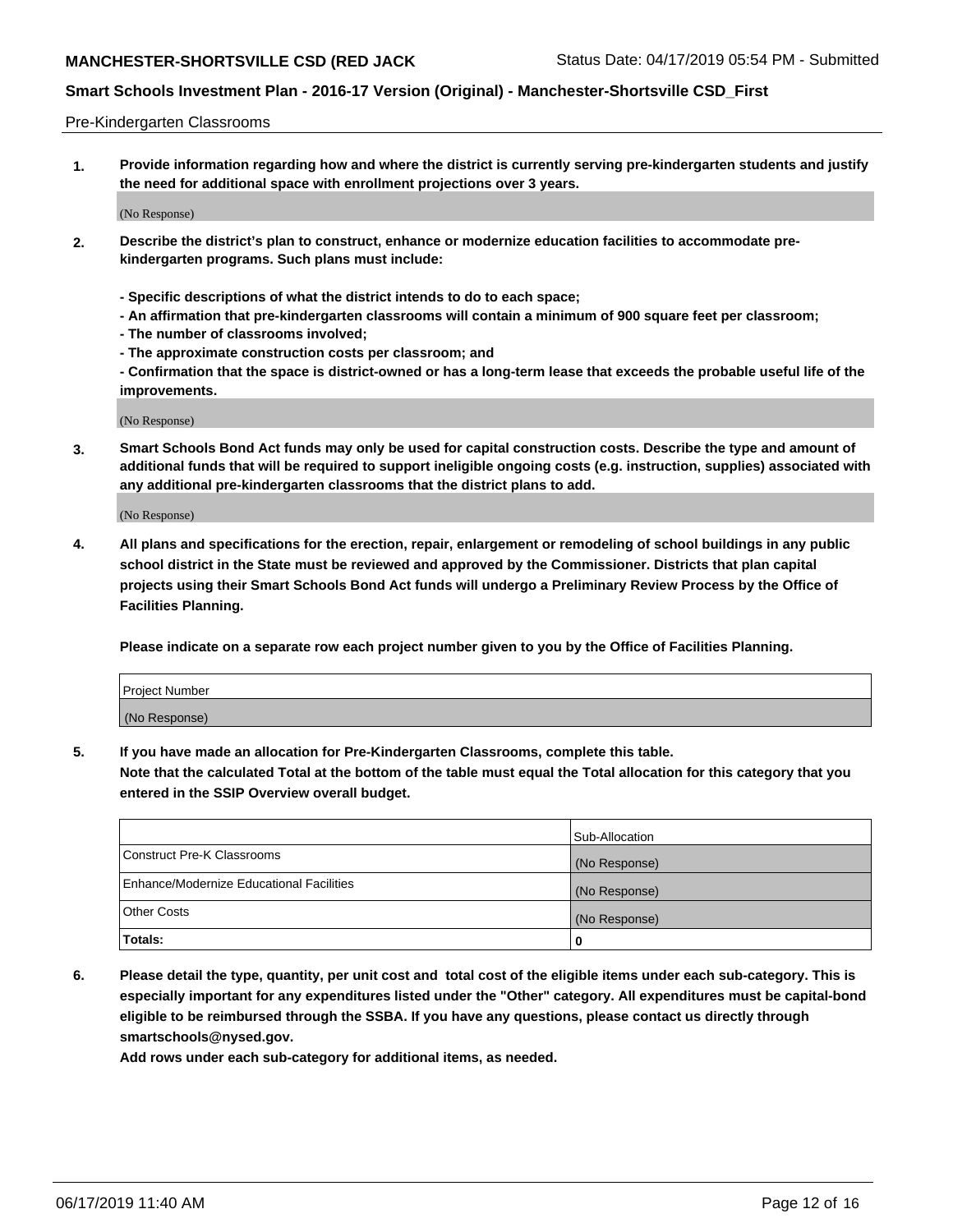# **MANCHESTER-SHORTSVILLE CSD (RED JACK** Status Date: 04/17/2019 05:54 PM - Submitted

# **Smart Schools Investment Plan - 2016-17 Version (Original) - Manchester-Shortsville CSD\_First**

Pre-Kindergarten Classrooms

| Select the allowable expenditure | Item to be purchased | Quantity      | Cost per Item | <b>Total Cost</b> |
|----------------------------------|----------------------|---------------|---------------|-------------------|
| type.                            |                      |               |               |                   |
| Repeat to add another item under |                      |               |               |                   |
| each type.                       |                      |               |               |                   |
| (No Response)                    | (No Response)        | (No Response) | (No Response) | (No Response)     |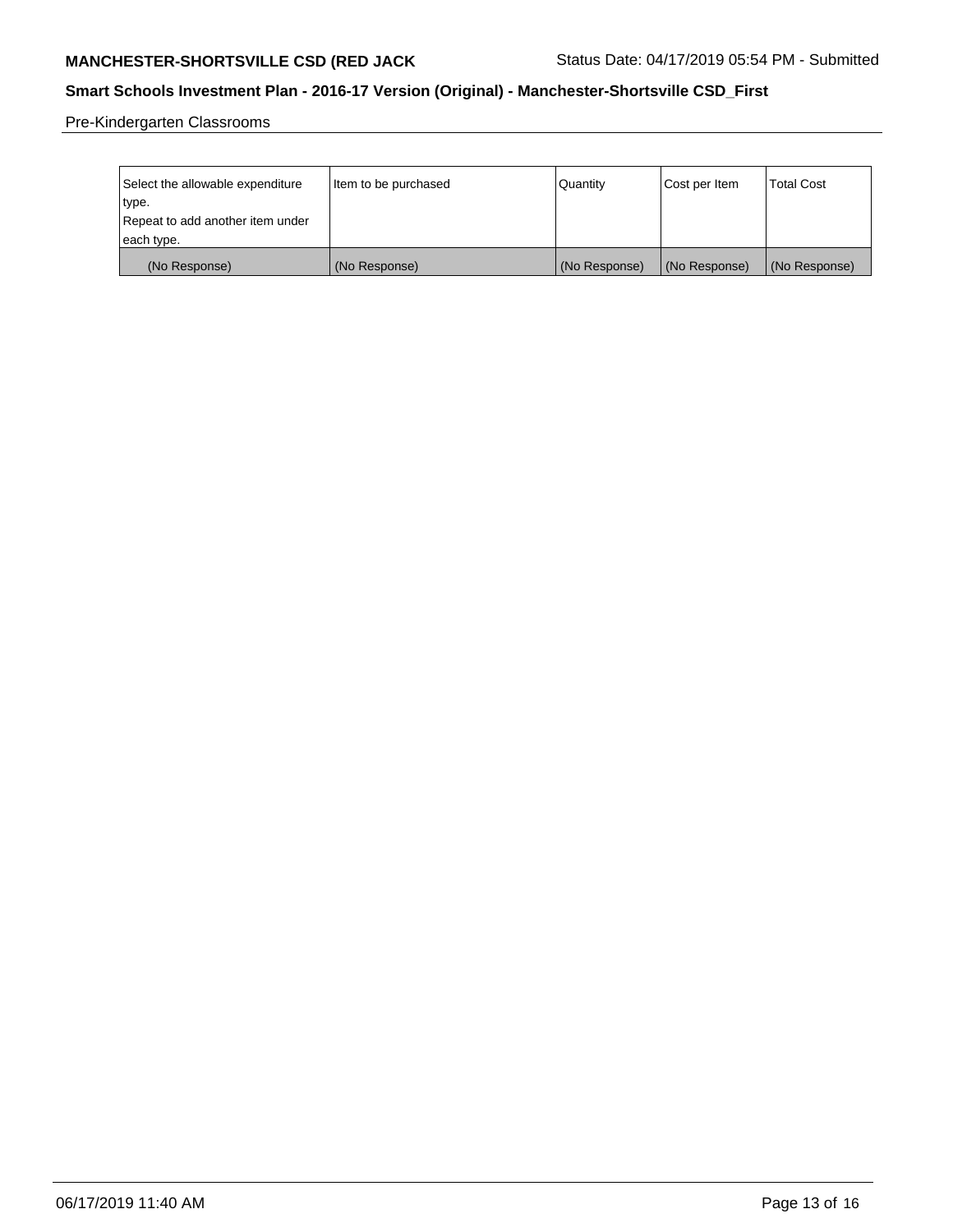Replace Transportable Classrooms

**1. Describe the district's plan to construct, enhance or modernize education facilities to provide high-quality instructional space by replacing transportable classrooms.**

(No Response)

**2. All plans and specifications for the erection, repair, enlargement or remodeling of school buildings in any public school district in the State must be reviewed and approved by the Commissioner. Districts that plan capital projects using their Smart Schools Bond Act funds will undergo a Preliminary Review Process by the Office of Facilities Planning.**

**Please indicate on a separate row each project number given to you by the Office of Facilities Planning.**

| Project Number |  |
|----------------|--|
|                |  |
| (No Response)  |  |

**3. For large projects that seek to blend Smart Schools Bond Act dollars with other funds, please note that Smart Schools Bond Act funds can be allocated on a pro rata basis depending on the number of new classrooms built that directly replace transportable classroom units.**

**If a district seeks to blend Smart Schools Bond Act dollars with other funds describe below what other funds are being used and what portion of the money will be Smart Schools Bond Act funds.**

(No Response)

**4. If you have made an allocation for Replace Transportable Classrooms, complete this table. Note that the calculated Total at the bottom of the table must equal the Total allocation for this category that you entered in the SSIP Overview overall budget.**

|                                                | Sub-Allocation |
|------------------------------------------------|----------------|
| Construct New Instructional Space              | (No Response)  |
| Enhance/Modernize Existing Instructional Space | (No Response)  |
| <b>Other Costs</b>                             | (No Response)  |
| Totals:                                        | 0              |

**5. Please detail the type, quantity, per unit cost and total cost of the eligible items under each sub-category. This is especially important for any expenditures listed under the "Other" category. All expenditures must be capital-bond eligible to be reimbursed through the SSBA. If you have any questions, please contact us directly through smartschools@nysed.gov.**

| Select the allowable expenditure | Item to be purchased | l Quantitv    | Cost per Item | <b>Total Cost</b> |
|----------------------------------|----------------------|---------------|---------------|-------------------|
| type.                            |                      |               |               |                   |
| Repeat to add another item under |                      |               |               |                   |
| each type.                       |                      |               |               |                   |
| (No Response)                    | (No Response)        | (No Response) | (No Response) | (No Response)     |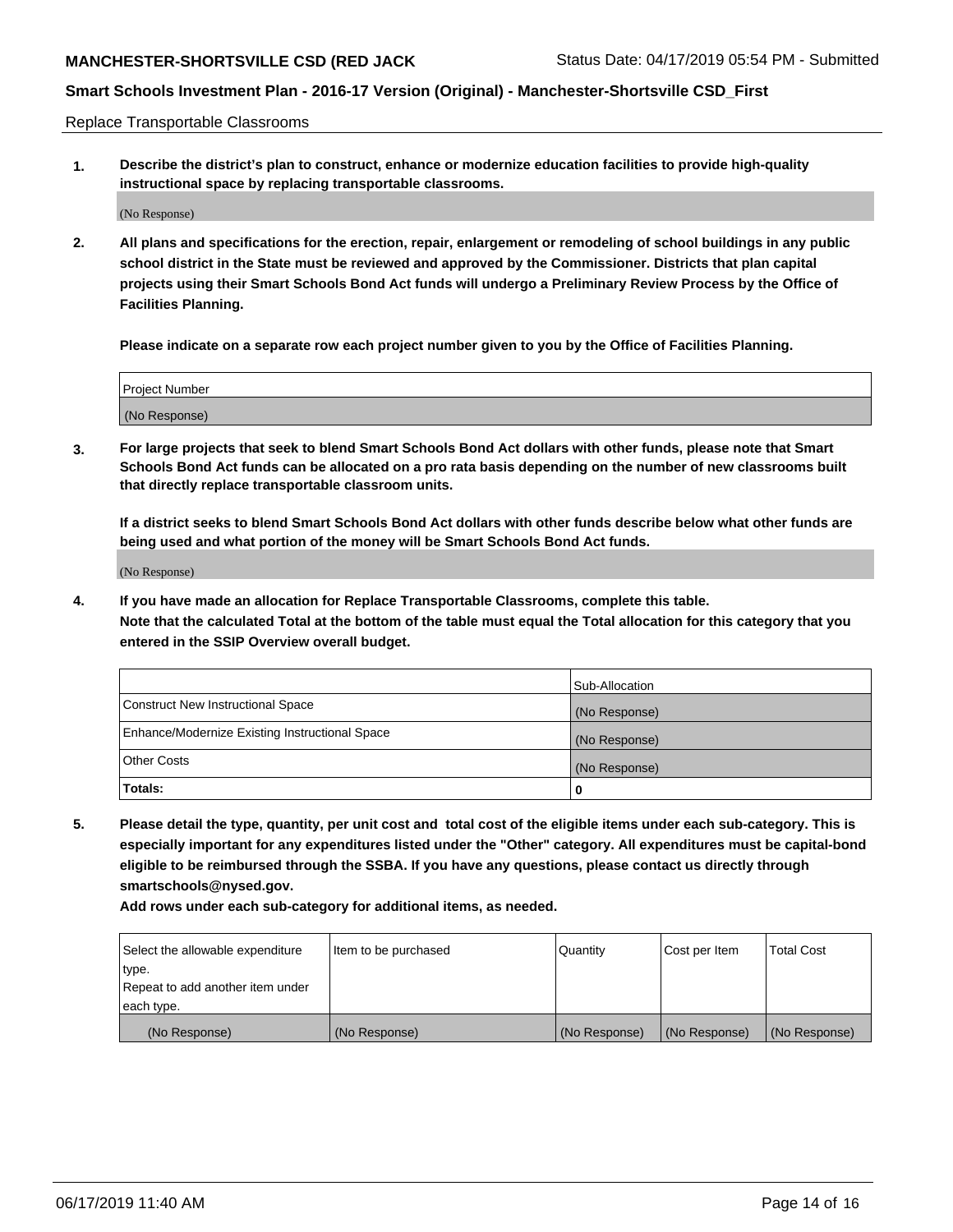High-Tech Security Features

**1. Describe how you intend to use Smart Schools Bond Act funds to install high-tech security features in school buildings and on school campuses.**

(No Response)

**2. All plans and specifications for the erection, repair, enlargement or remodeling of school buildings in any public school district in the State must be reviewed and approved by the Commissioner. Districts that plan capital projects using their Smart Schools Bond Act funds will undergo a Preliminary Review Process by the Office of Facilities Planning.** 

**Please indicate on a separate row each project number given to you by the Office of Facilities Planning.**

| <b>Project Number</b> |  |
|-----------------------|--|
| (No Response)         |  |

- **3. Was your project deemed eligible for streamlined Review?**
	- Yes  $\square$  No
- **4. Include the name and license number of the architect or engineer of record.**

| Name          | License Number |
|---------------|----------------|
| (No Response) | (No Response)  |

**5. If you have made an allocation for High-Tech Security Features, complete this table.**

**Note that the calculated Total at the bottom of the table must equal the Total allocation for this category that you entered in the SSIP Overview overall budget.**

|                                                      | Sub-Allocation |
|------------------------------------------------------|----------------|
| Capital-Intensive Security Project (Standard Review) | (No Response)  |
| <b>Electronic Security System</b>                    | (No Response)  |
| <b>Entry Control System</b>                          | (No Response)  |
| Approved Door Hardening Project                      | (No Response)  |
| <b>Other Costs</b>                                   | (No Response)  |
| Totals:                                              | 0              |

**6. Please detail the type, quantity, per unit cost and total cost of the eligible items under each sub-category. This is especially important for any expenditures listed under the "Other" category. All expenditures must be capital-bond eligible to be reimbursed through the SSBA. If you have any questions, please contact us directly through smartschools@nysed.gov.**

| Select the allowable expenditure | Item to be purchased | l Quantitv    | Cost per Item | <b>Total Cost</b> |
|----------------------------------|----------------------|---------------|---------------|-------------------|
| type.                            |                      |               |               |                   |
| Repeat to add another item under |                      |               |               |                   |
| each type.                       |                      |               |               |                   |
| (No Response)                    | (No Response)        | (No Response) | (No Response) | (No Response)     |